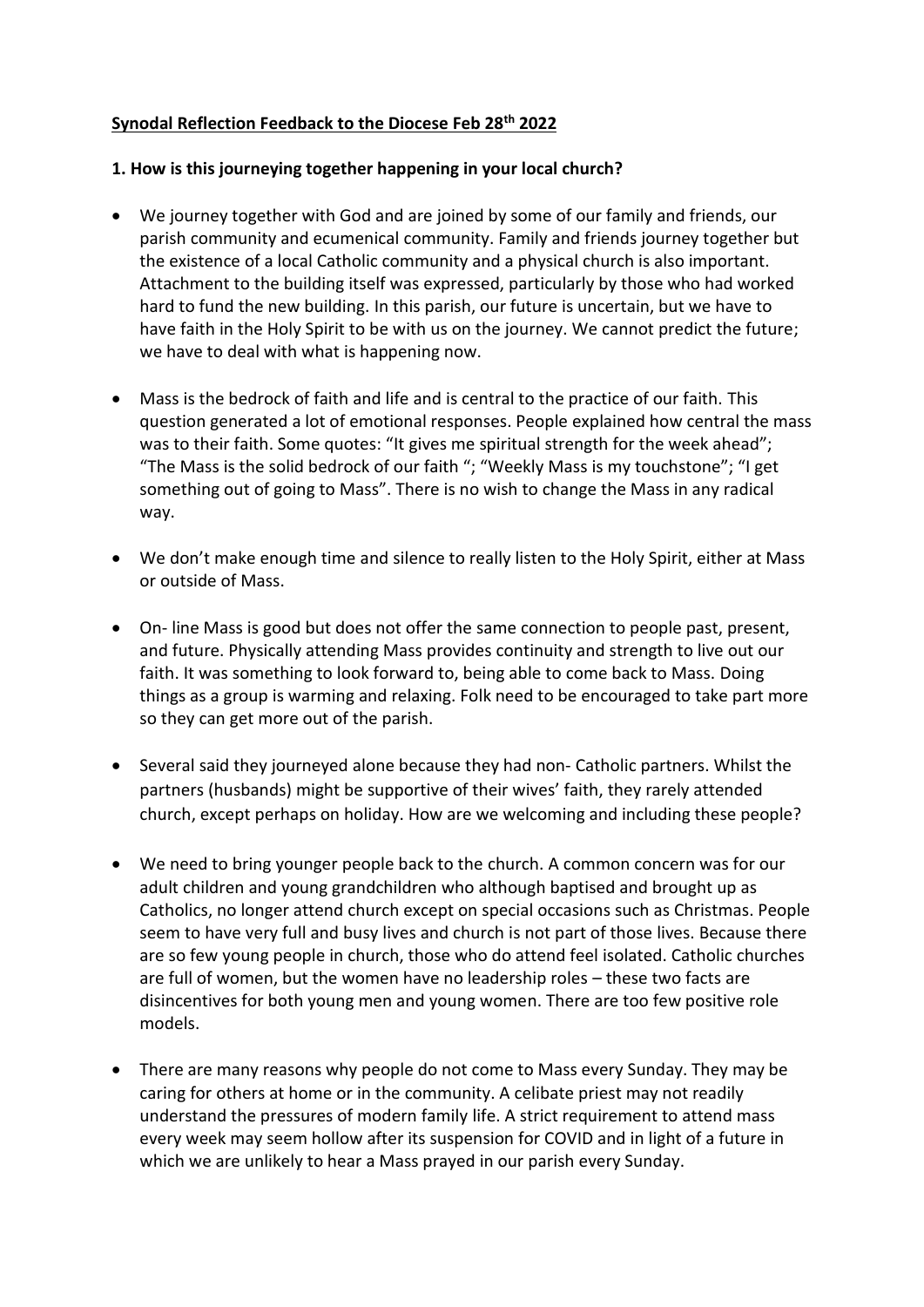- There was a real sense of loss and sadness for what has gone: a church filled with young families, priests who related well to children, visited homes and schools, were a familiar presence to everyone, and shared enterprises in the parish (e.g., fundraising). But recognition that the world has changed very considerably in the last 50 years. The church has some way to go to respond in an appropriate way to these changes. This is one of many reasons why active participation in the church has dwindled and only a minority of people in the UK now identify themselves as Christian.
- The synodal process has proved to be a powerful way of communicating with other parishioners. Communication has not recently been strong in the parish and has deteriorated further with COVID restrictions. There are very limited opportunities to listen to fellow parishioners and, consequently, little knowledge of the experience and beliefs of other Catholics around us. Perhaps we need more discussion groups where we can share and talk about issues related to our faith. The Jehovah's Witnesses have a good model around parish family meetings. Nevertheless, and even in the last couple of years, ours is a hospitable church with active practice in place to welcome regular parishioners, visitors, and newcomers.
- Notwithstanding the number of women who serve as readers and Eucharistic Ministers, it was noted that women often occupy gender-stereotyped domestic roles within the church: cleaning, organising resources, flower arranging, catering etc. There should be active efforts to break away from this model.
- The concept of mission is important but there is insufficient modern interpretation of what it means. The idea of mission has changed; it used to be about support for the church in Africa. As Catholics, we expect to be missionary disciples, but we need to reflect on what that really means nowadays. God shines out from good Christians in the way that we act: a smile, an interest in others, a helping hand, a listening ear, anywhere – on transport, in supermarket, in neighbourhood. This too is mission but is insufficiently recognised. To share our faith we must start small, with our individual efforts and being a missionary now can often simply mean admitting that you're a Catholic so that your actions are seen in that light.

**\_\_\_\_\_\_\_\_\_\_\_\_\_\_\_\_\_\_\_\_\_\_\_\_\_\_\_\_\_\_\_\_\_\_\_\_\_\_\_\_\_\_\_\_\_\_\_\_\_\_\_\_\_\_\_\_\_\_\_\_\_\_\_\_\_\_\_\_\_\_\_\_\_\_\_**

# **2. What conversation has the Spirit inspired in your sharing?**

### **Issues for the Global Church**

• Too many people are excluded from this journey. We need to put Christ back at the centre of our faith. Love was at the core of Christ's teaching, loving God and loving our neighbours. The church has created too many rules and regulations that have nothing to do with what Jesus Christ said.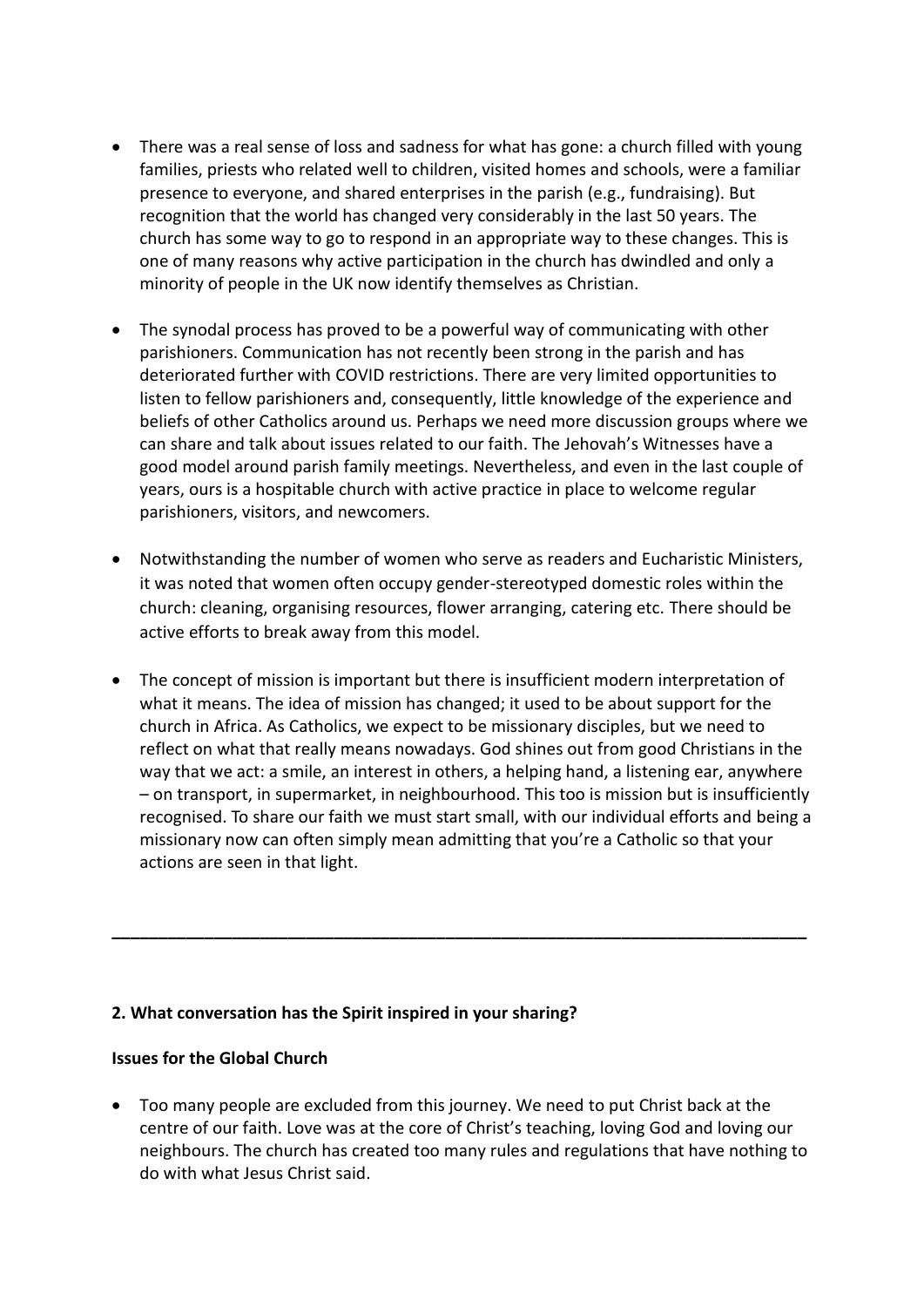- Many divorced people feel uncomfortable receiving communion. Those divorced people who are remarried are excluded from the Eucharist. There is confusion and bewilderment amongst the laity as to who can receive the sacrament.
- A loving church would surely not refuse divorced people communion it is appalling to deny believers the Eucharist. These exclusions cause deep pain and bitterness, even when it falls short of alienation from the church.
- Also marginalised are many who identify themselves as Christians but are turned away by the rules and formalities of an organised church. There is a need to inform people that things have changed. This may include those who are lapsed Catholics or not regular church attenders. The frail and elderly can also be marginalised, especially those who don't receive visitors from the parish.
- Many of our own adult children still have faith and live their lives according to Christian values. They may rarely go to church, they may be living together, they may be doing all sorts of other things of which the church does not approve, BUT they are good people, they are care about and for others, and they care about the planet, and that's what Christ was about. They can also turn to the church at key points in their lives, for their marriage, or to baptise their children, or at times of need. These moments can re-ignite a connection with the church and their spiritual journey, but too often they can be turned away if they are not regular communicants. Too many rules that cannot be seen as being essential to Christ's teaching serve to alienate.
- Attitudes in society towards sexuality have changed very radically and many young people, in particular, cannot accept the effective exclusion of gay and bisexual people. The church needs to be more forgiving and hospitable, welcoming anyone who shares the love of Christ.
- Pope Francis emphasises the servant priesthood, listening and responding to the people. But there is no forum for people to be heard. The parish priest always has the final say. With clergy, there comes a point when they close down – maybe through fear of losing control or that the laity will get carried away with unorthodox ideas. It seems very often that the priest does not want to enter into discussion about various issues and learn from the laity's point of view. Really, the priest should be one member of the parish, and we should all have the opportunity to use our charisms with decisions taken together.
- There is real concern about the shortage of priests, the lack of vocations and our local situation when our priest retires; he will not be replaced.
- Priests are under increased pressure, so that they no longer have time for home visits or visits to residential homes. It is not enough to hope and pray for vocations to the priesthood.
- The celebration of Mass depends on a priest. In the UK, there is an ever-decreasing number of priests and a tiny number of new vocations to the priesthood. An all-celibate male clergy is a problem. Suitable young men enter seminaries but leave because they cannot accept celibacy. What is the Christian justification for this? Is it consistent with a faith that has love at its centre? There was a real contradiction in our readiness to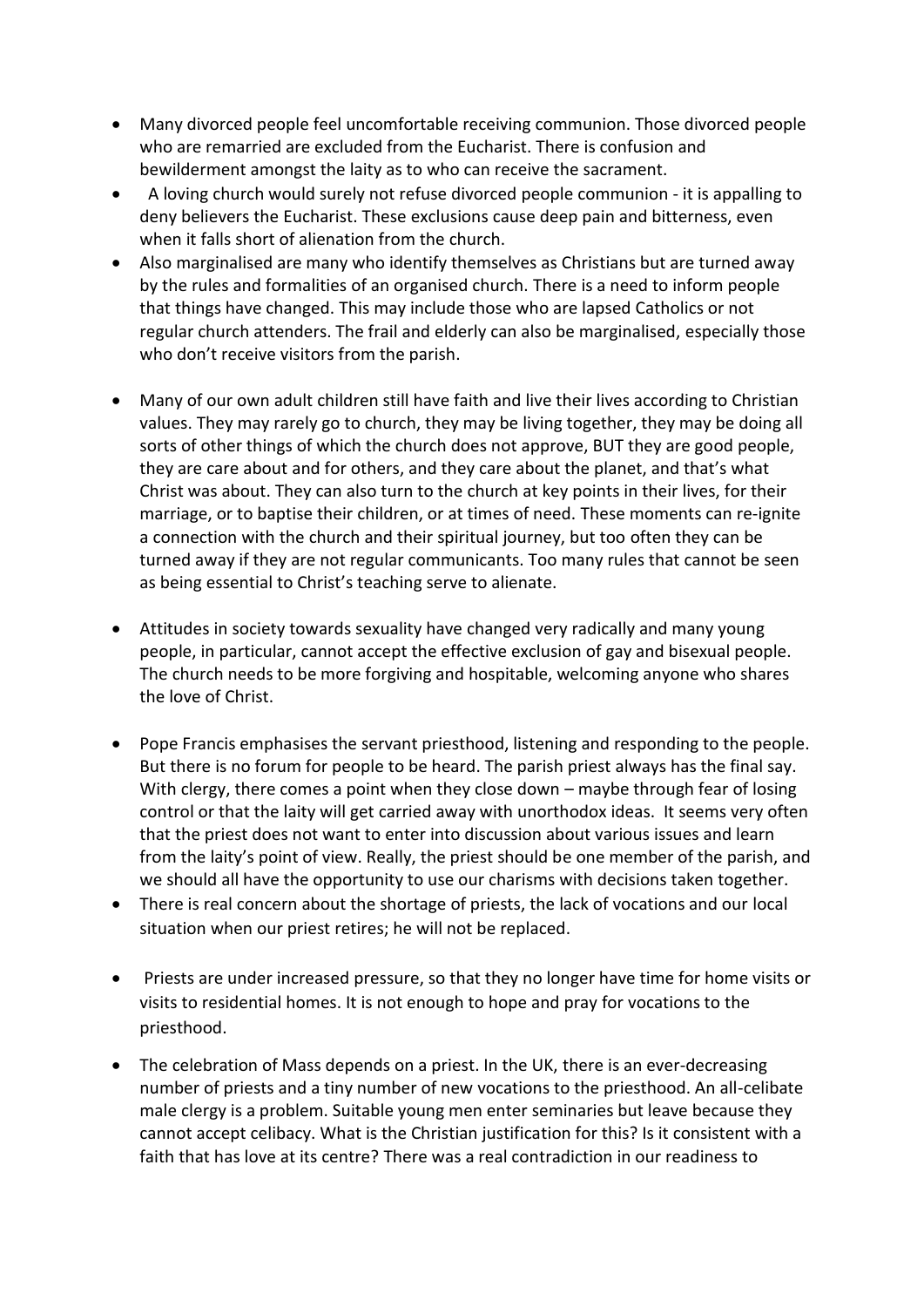accept married Anglican priests into the Catholic Church without accepting our own married priests. Priests must be allowed to marry.

- The position of women in society has changed very considerably. The church has not sufficiently reflected these changes. Men and women are equal before God, so we need to think very carefully about any reasons why we would continue to exclude women from the priesthood. While a few expressed their belief that there is something very special about the sanctity of an ordained celibate priest, most agreed that the priesthood should also be open to women. Some disagreement about whether it might be right to accept female deacons as a step in the journey; some thought we should move straight to women's ordination as priests.
- The Church needs to address the future by considering creative alternatives such as establishing new orders of married priests or orders of women priests.

# **3. What steps does the Spirit invite us to take in order to grow in our journeying together?**

**\_\_\_\_\_\_\_\_\_\_\_\_\_\_\_\_\_\_\_\_\_\_\_\_\_\_\_\_\_\_\_\_\_\_\_\_\_\_\_\_\_\_\_\_\_\_\_\_\_\_\_\_\_\_\_\_\_\_\_\_\_\_\_\_\_\_\_\_\_\_\_\_\_\_\_**

## **3a – In Our Local Parish and Diocese**

- The lives of young people are busier than ever and a weekly obligation to come to a liturgy that does not respond to their own faith is likely to alienate rather than engage. There seems to be much greater youth involvement in the evangelical churches. In contrast, the Mass is not participative and there is very little opportunity for young people to contribute or lead. Perhaps we need to give young people a more active role in the church. What other roles could they take on?
- Church should also involve a social dimension for younger people: youth groups, football teams, walking groups, there used to be a music group. Such activities may offer interdenominational possibilities. Needs people to lead, lack of younger priests is problematic. There may be safe-guarding issues that would need to be resolved.
- We are talking about young people, but they are not here for us to listen to. We need to ask them their views about Church. They have no forum. Could synod-type groups be organised for certain age groups  $(13 - 18)$ , through the schools?
- However, many people, especially younger people, also want a more participative and less solemn liturgy. We should develop a greater range of complementary liturgies which respond to the cultural values of the 21<sup>st</sup> century. There needs to be different types of masses and services for children and their parents, Youth Masses, quiet Masses and Masses with music for those who prefer a less traditional style.
- When our parish priest was unable to say Mass, Eucharistic Minsters stepped in to lead Eucharistic services.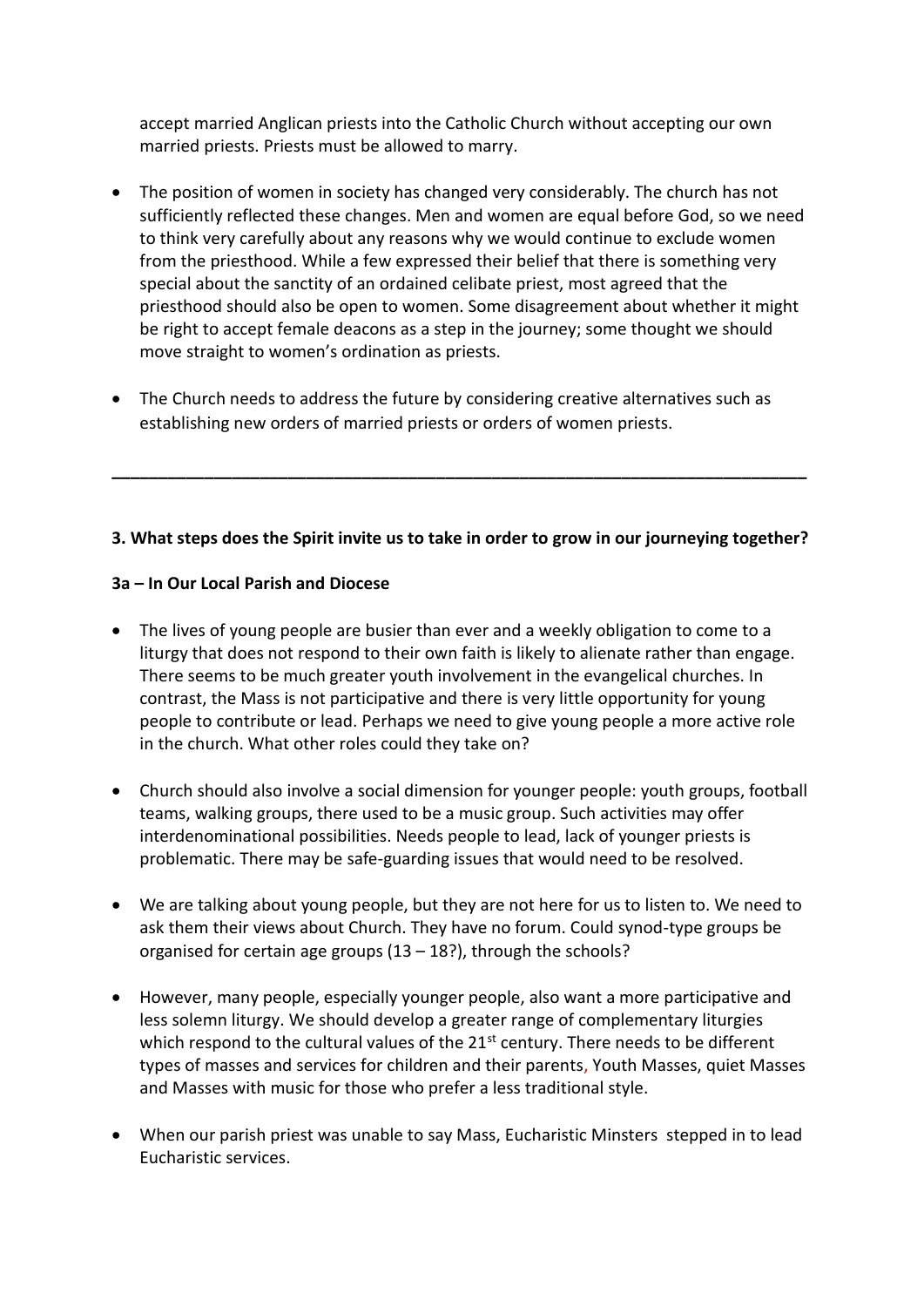- Many parishioners still came to church for these alternative liturgies, which were often more participatory, and it was a very positive experience. We should draw confidence from that. But these forms of worship seem to be disapproved of by the diocese. How can we be, and grow, as a Catholic community without a parish priest if we are all travelling to different churches for Mass? Surely it is the bishop's role to educate people who object to this way of supporting our spiritual lives. It was pointed out that the words of the rite for Eucharistic services make absolutely clear the difference between Mass and what is being offered in this service.
- There is nothing in the liturgy of the Mass for children, and separate children's liturgies may serve to distance children from the Mass rather than engage them in it. The Mass itself needs to be more participative and consciously do more to involve children. Even for adults, the Mass is quite passive – "being done to". Could there be a children's liturgy one Sunday per month at which children read and compose "bidding prayers"?
- As Pope Francis says in Fratelli Tutti, we need to journey alongside the poor and marginalised. Our own parish has had a long-standing commitment to people in poor countries but does not do enough to respond to the needs of poor and lonely people in our own community. Too often, we neglect those who are alienated from the church, the homeless, struggling families, bereaved, carers.
- There are links between Christian denominations in our area with Churches Together, but stronger communication is needed to encourage more parishioners to support. There are good memories of sharing through Churches Together, but in the past. Parish events in the past have been opened to the local community and other churches: Christmas Fair, Summer BBQ, Fair Trade events. Our church hall could be a great resource for inter-denominational events if these activities were to be restored.
- There needs to be greater investment in adult formation, which will often be appropriate in secular settings. Mention made of parish-based Neighbourhood Groups of lay people in other parishes which meet in each other's houses and could more easily discuss faith and local issues. This might also be tackled in homilies, which should not just be Scripture based. Should the Further in Faith group re-start? (Numbers had dwindled.) Some would welcome talks about faith issues so that we are more informed and ready to speak to others outside the Church. It was felt that we don't know enough about other faiths and people recalled that the invitation to the Jewish rabbi and the Muslim Imam organised by a group in the parish was appreciated and the events were well attended.
- Our own experience as a parish is dominating our thoughts, prayers, and discussions at the moment. When our parish priest retires, he will not be replaced. The church is viewed by many as being very hierarchical and, in common with many parishes, we have been very clerically led. Most of us have grown up used to being told what to do by a parish priest. A future in which our parish does not have a parish priest could provide an opportunity to find our own way as people of God with much more involvement of the laity.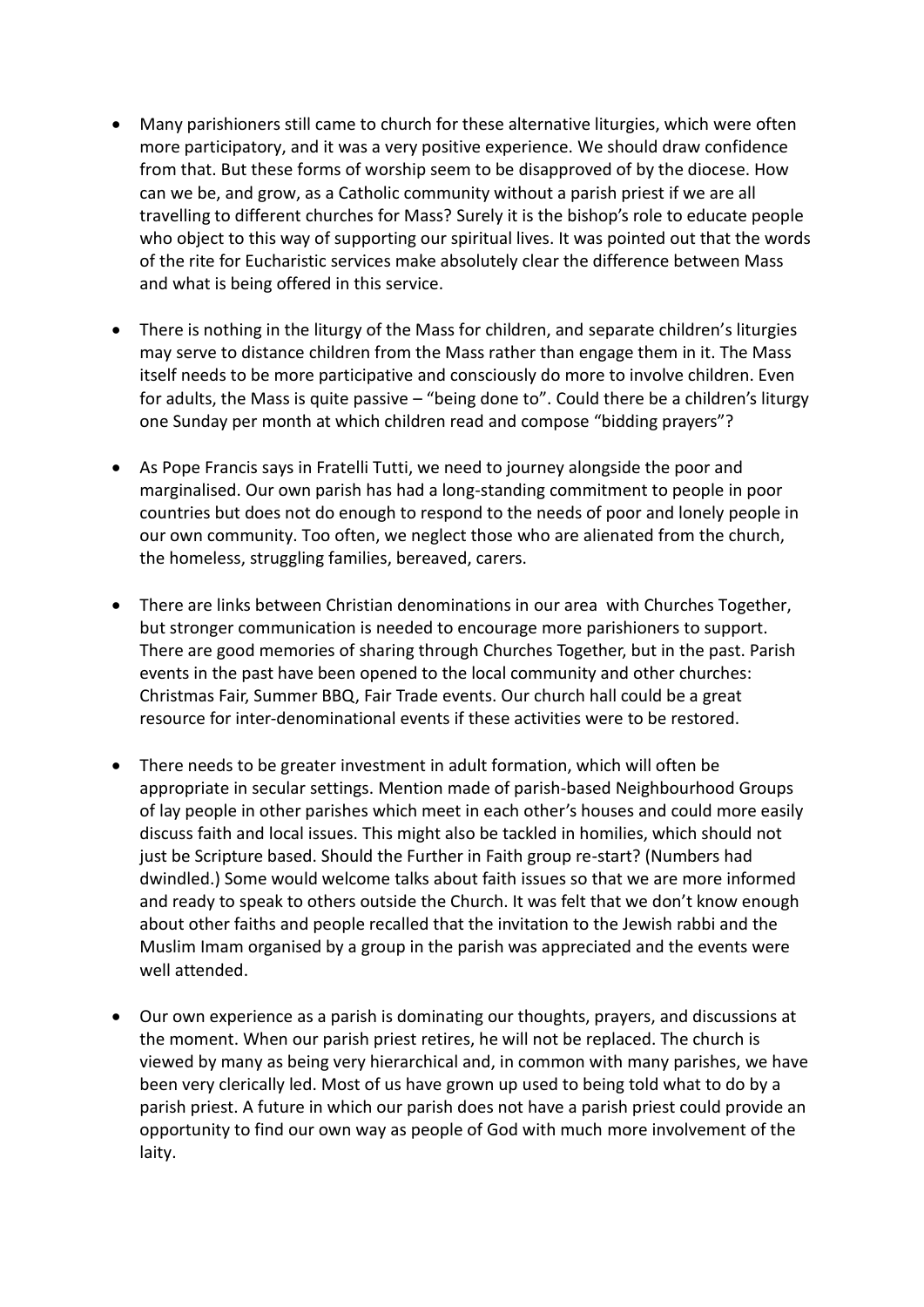# • Quotes from parishioners

*"I have adream of an accessible Church which listens without prejudice or judgement"*

*"We need to acknowledge the importance of youth. Our young people are the life blood of the Church of the future"*

"We need to excite the world about God"

**--------------------------------------------------------------------------------------------------------------------------**

# **3b – In the Wider Church**

- There is also a need for improved communication in the wider church in England: between parishes, to and from the bishops, with a greater focus on listening and learning.
- We have to be an open church. With peripatetic priests (like the apostles), we will have to draw more on our own resources, and this may make us stronger Christian communities. We will continue to need priests, particularly for those sacraments that require a priest, but fewer priests may lead to the church's renewal through the Holy Spirit.
- Some of the language of the liturgy and prayers is sexist in that it only refers to men. It was noted that our parish priest does use "sisters and brothers" in Scripture readings where possible, and those attending Morning Prayer before Mass try to change prayers to be inclusive. However, the efforts to change language of some hymns has led to some awkward phrasing, etc. The Church needs to update the language of the liturgy to be more inclusive.
- Christians of all denominations share essentially the same faith, and our focus should be on what unites us rather than on what divides us. Different denominations could have much to learn from each other with different liturgies and different forms of mission. The Methodists, for example, seem to offer more for their young people? Can we imagine a future time in which there was just one pastor for all Christian denominations?
- Catholics can seem to be too stand-offish in ecumenical initiatives, appearing to think their own church superior. Need for better understanding of receptive ecumenism as opposed to old view of Catholic church with fullness of truth.
- In a similar way, in an increasingly secular world, people of faith should have much to learn from each other and could achieve much by working together where their faiths lead to similar action. This can be challenging, but both Pope Benedict and Pope Francis have emphasised the value of inter-faith dialogue and action.
- The Catholic church has always been led from the top, both globally and in every parish. This can sometimes give rise to inspirational priests leading inspired parishes. However,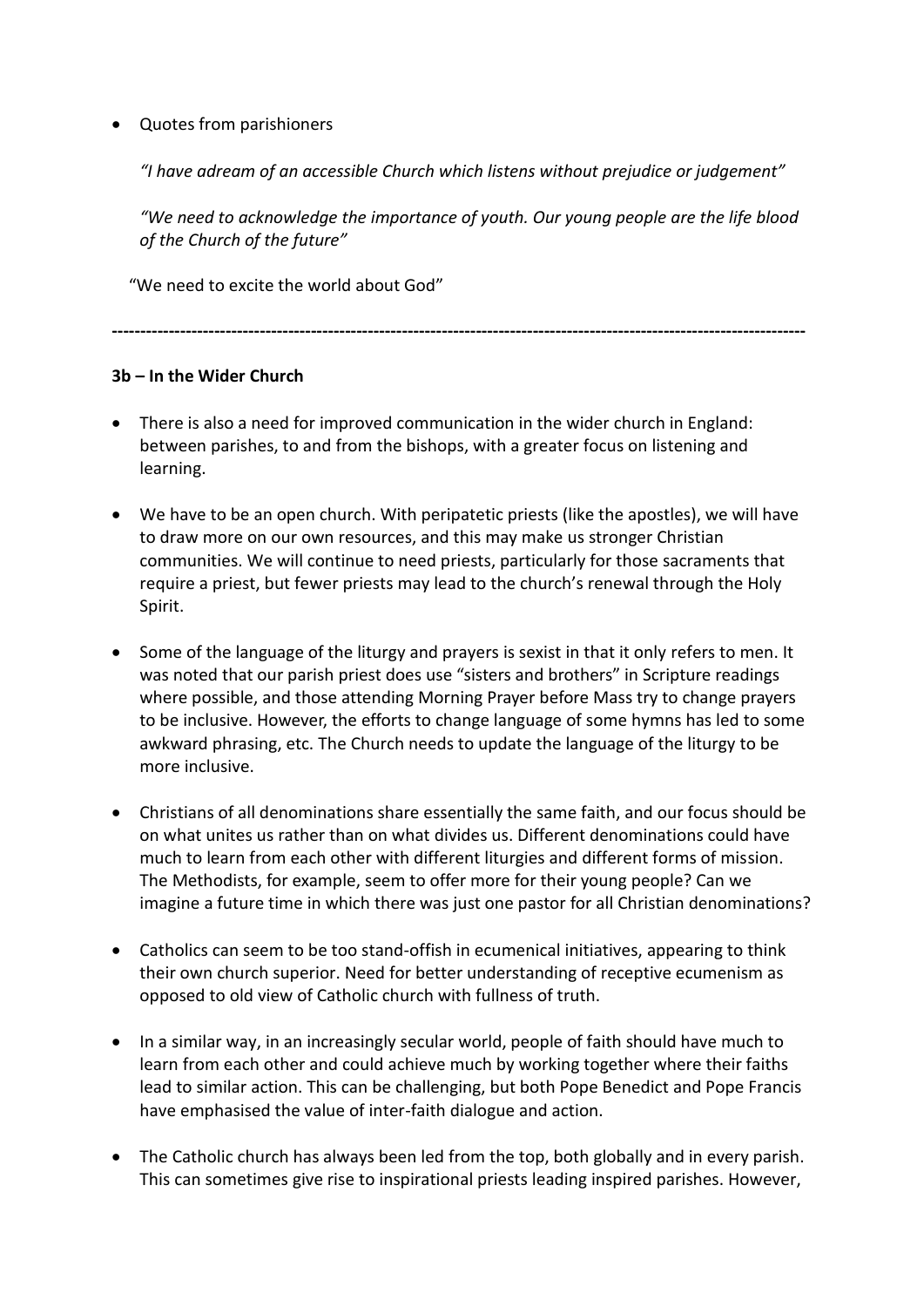the history of the church in England has tended to over-emphasise obedience to authority. Without compromising our central beliefs and values, we need to turn this model on its head, making the church more participative, open to change and diversity in practice. The church needs to adopt a much flatter structure, learning from good management practice in secular organisations.

- We are supposed to be a global church but there is insufficient consistency between countries, churches and priests in the interpretation and application of rules. There is also no uniformity in the congregation who often want and value different things from their church. There is not enough distinction between universal truths and rules that appear quite arbitrary. It cannot be a "free for all" but parishes need both to examine and eliminate arbitrary rules and to encourage diverse forms of worship and participation.
- This synod is an enormous opportunity huge and quite radical. The church is not currently drawing on the enormous potential of the laity, indeed, there is not even enough participation by the laity.

**\_\_\_\_\_\_\_\_\_\_\_\_\_\_\_\_\_\_\_\_\_\_\_\_\_\_\_\_\_\_\_\_\_\_\_\_\_\_\_\_\_\_\_\_\_\_\_\_\_\_\_\_\_\_\_\_\_\_\_\_\_\_\_\_\_\_\_\_\_\_\_\_**

### **4. Additional Points**

- The evidence of historical and current abuse of children and vulnerable young people is destroying the church. It has gone on too long without any effective action to stop it and punish it. The church hierarchy has to take responsibility and insist that there is proper accountability for these terrible sins.
- Our priests are well respected. However, it was noted that historical abuse within the church is not openly discussed, and the feeling is of it being "swept under the carpet", instead of the leadership speaking out and taking responsibility. In this context, the Church has a very bad press in the UK.

### C**omments on the Synodal Process**

- Most felt happy to have had this sharing experience. Some uncertainty expressed about how the process would work and what we could expect from it.
- Initially there was some reticence and confusion about the process itself. People felt unsure what was expected of them. The language of the questions in themselves acted as a challenge to understanding. The task set before us with the 10 Questions was too big. We needed more time for different sessions.
- People initially felt confused about the Synodal process and wondered what they were supposed to "say or do". We acknowledged that it was a privilege to be asked by Pope